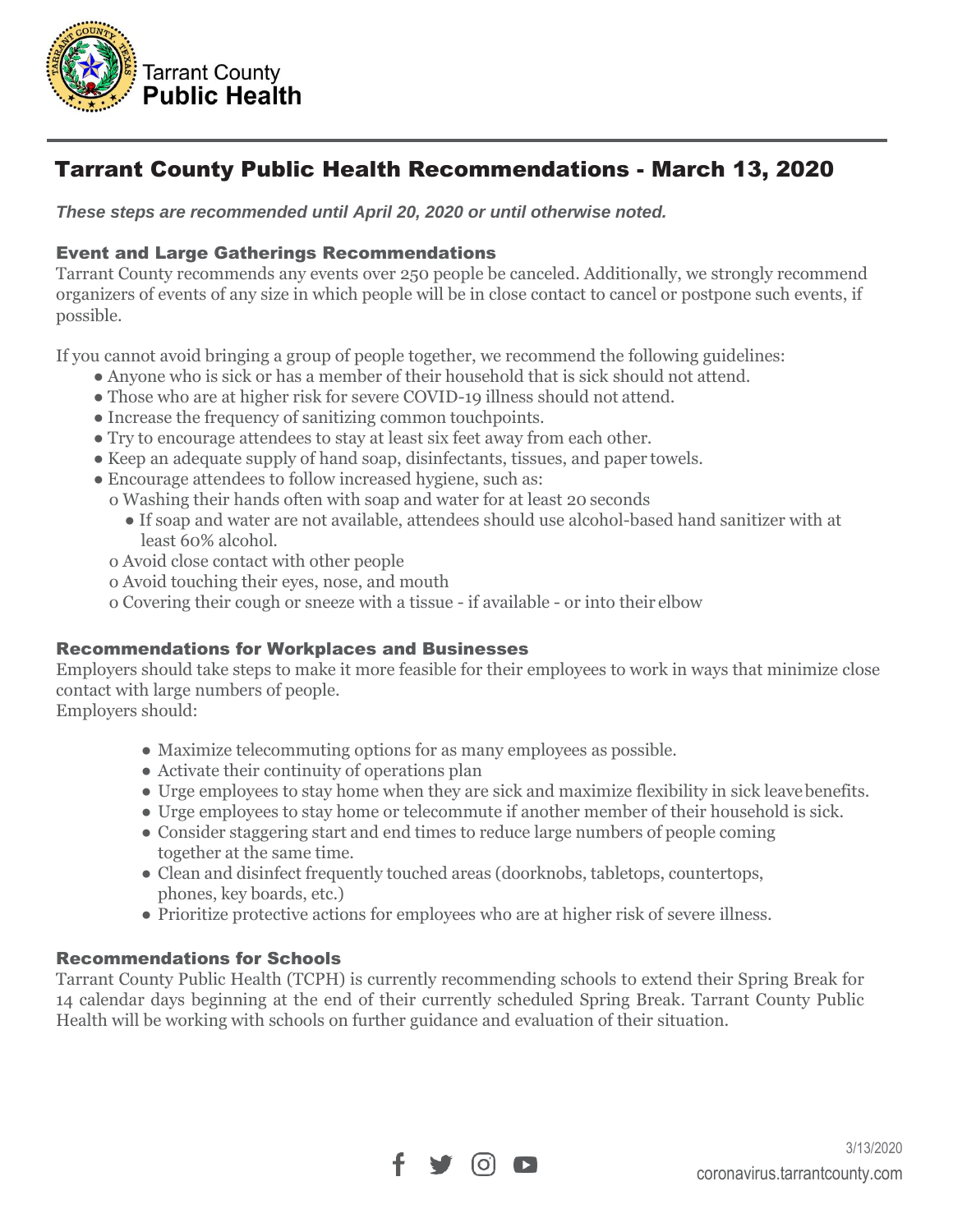

# Recommendations for Free Standing Day Care Facilities

Tarrant County Public Health recommends keeping free standing day care facilities open at this time.

However, the following standard operating procedures should be adopted:

- Screen of all students and staff for fever, cough, shortness of breath (checklist to be provided by Tarrant County Public Health
- Send all ill students or staff home
- Avoid movement of students between classrooms
- Lunches should be served in the classroom
- Practice social distancing (keeping students at least 6 feet apart)
- Wipe/disinfect high touch areas often
- Restrict visitors to classrooms and offices
- Require medical clearance to return to facility for children absent because of illness

If COVID-19 is associated with a day care facility, closure will be required for 2 weeks.

## Recommendations for Senior Living and Assisted Living

Senior living facilities, assisted living facilities, and other facilities with populations at higher risk for severe COVID-19 illness should limit interactions with the general public as much as possible. These facilities should:

- Implement social distancing measures:
	- o Reduce large gatherings (e.g., group social events)
	- o Alter schedules to reduce mixing
	- o Limit programs with external staff
	- o Consider having residents stay in facility and limit exposure to the general community o Visits should be limited and restricted to residents' rooms
- Implement temperature and respiratory symptom screening of attendees, staff, and visitors.
- Implement short-term closures as needed (e.g., if cases are identified among staff, residents or clients who live elsewhere) for cleaning and contact tracing.
- Clean frequently touched surfaces daily.

# Recommendations for People at Higher Risk for Severe COVID-19 Illness

People at higher risk of severe illness should stay home and away from large groups of people as much as possible, including public places with lots of people and large gatherings where there will be close contact with others. Gatherings of seniors or other people at higher risk of severe illness should be canceled or postponed. Those at higher risk include:

- People 60 and older.
- People with underlying health conditions (e.g. heart disease, lung disease, diabetes)
- People who have weakened immune systems.
- Pregnant women.

Caregivers of children with underlying health conditions should consult with healthcare providers about whether their children should stay home. Anyone who has questions about whether their condition puts them at increased risk for severe COVID-19 illness should consult with their healthcare provider. **Those without a healthcare provider should contact 817-248-6299.**

## Mental Health Resources

The outbreak of COVID-19 may be stressful for people throughout the community. Fear and anxiety about a disease can be overwhelming and cause strong emotions in adults and children. Accordingly, we suggest the following recommendations: